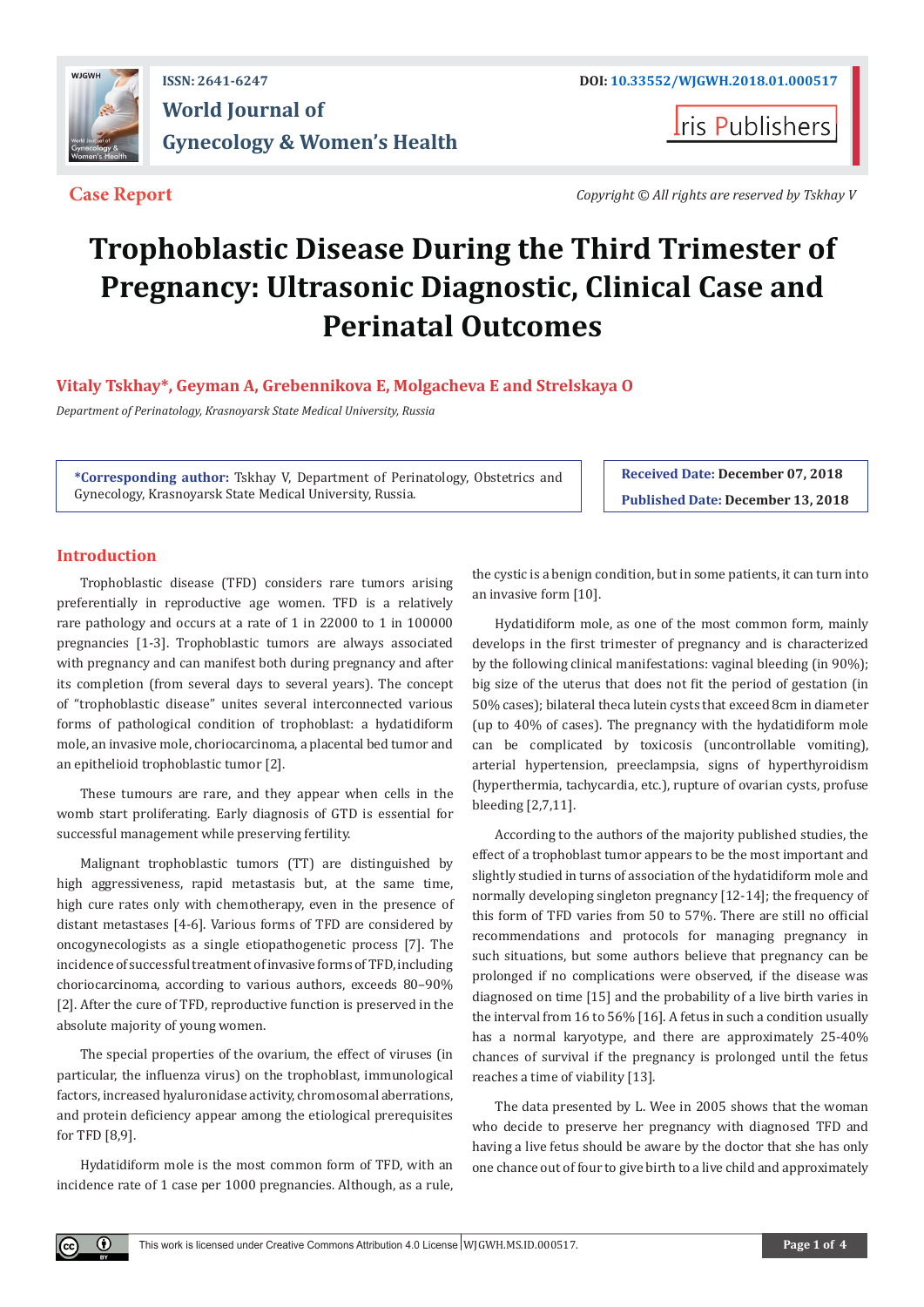in 35 % of the cases she may develop TFD syndrome after giving childbirth [17].

Here we are presenting a clinical case of similar pathology, associated with hydatidiform mole and a live fetus.

#### **Case Report**

A 30-year-old patient in the condition of the second pregnancy, though in the first upcoming birth. For 26 weeks of gestation she developed an increase in her blood pressure (up to 150/90mm Hg), proteinuria (up to 1g/l) and had complains about her health condition. The pregnant woman was diagnosed with moderately severe preeclampsia and was administered to the appropriate drug treatment at the place of her residence. Since no effect was obtained, the patient was referred to our regional perinatal center (institution of the third level) at 31 weeks of gestation.



**Figure 1:** The echography of placenta (thick, edematous placenta).



**Figure 2:** The echography of placenta (The presence of cystic changes in the placenta).

The results of ultrasound examination showed a single fetus in the uterus in the transverse position; in terms of its photometric parameters, the fetus fitted 31 weeks of gestation, the expectable estimated fetal weight was 1400 grams., a very thick placenta - up to 86mm (Figure 1) with medium echogenicity, multiple small anechoic structures (Figure 2), moderately expressed oligohydramnios (amniotic fluid index - 72mm) and a short neck uterus according to the results of cervicometry (20mm). Another feature is large, multichamber, an echogenic, bulky ovarian formations on both sides of the uterus (Figures 3&4). The size of the right ovary was  $88 \times 53 \times$ 83mm, of the left one - 91 × 56 × 82mm. Hemodynamic disorders of the uteroplacental circulation were not detected.



**Figure 3&4:** Ovarial echography, presented by multi-chamber formations (Figure 3-Tumor-like formation of the right ovary; Figure 4- Tumor-like formation of the left ovary).

Considering the data of ultrasonic examination of the fetoplacental complex and the revealed pathological changes, we noticed the signs of a trophoblastic disease (thick, swollen, cysticaltered placenta and echo graphic changes in the ovaries that indicate the presence of theca lutein cysts).

To clarify the diagnosis, an additional assessment was performed – detection of HCG in serum, which showed the presence of high values of this indicator.

 After receiving the results of HCG, which also confirmed the high probability of trophoblastic disease, a decision was taken about early delivery of the pregnant woman after a two-day course of glucocorticoids to prevent of respiratory disorders in the fetus by. Caesarean section was carried out on the 32<sup>nd</sup> week of gestation.



On the day before the operation, a repeated ultrasonic examination showed the ultrasonic signs of fetal dropsy: a double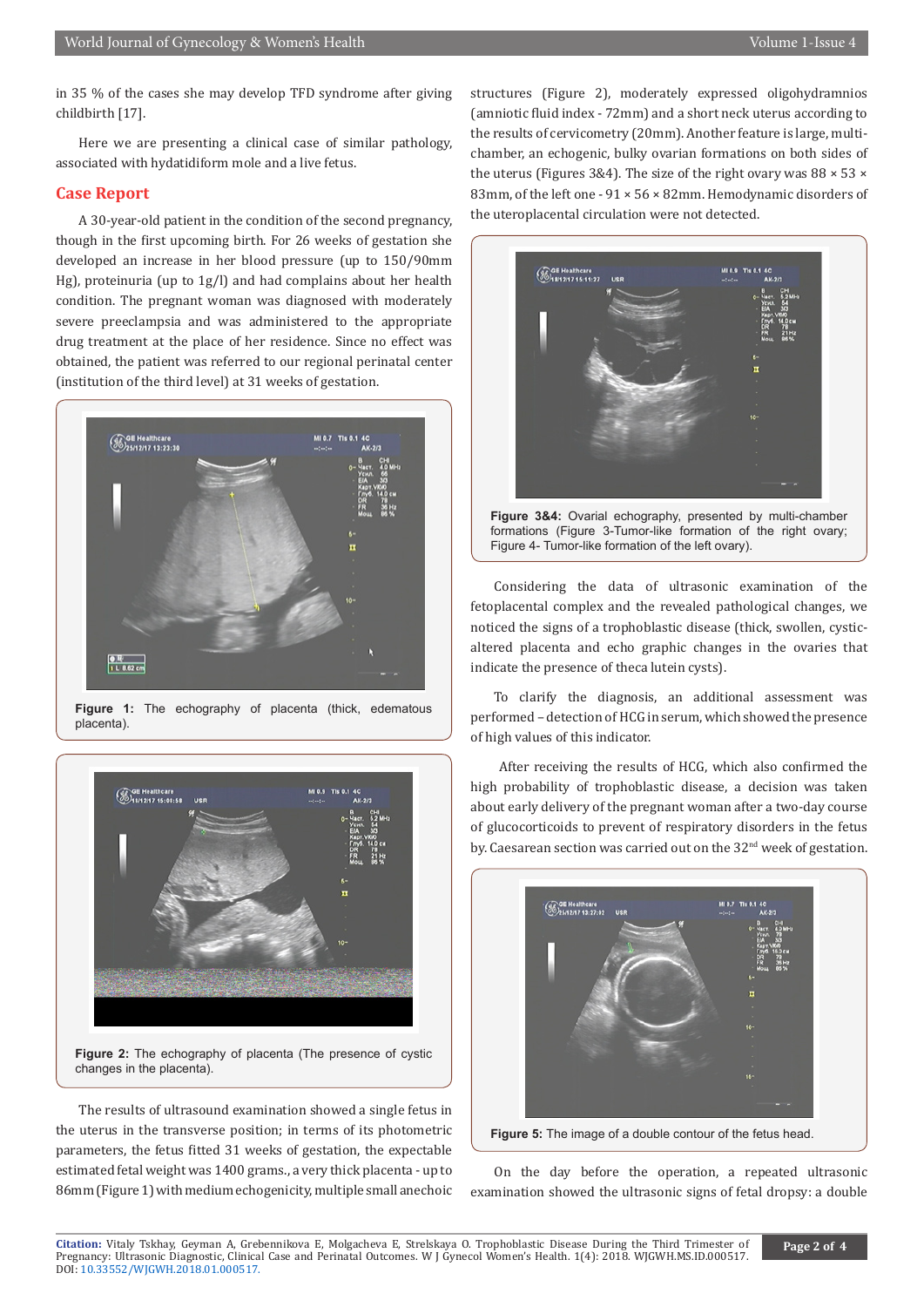contour of the head (Figure 5) and free fluid in the abdominal cavity of the fetus.

 The outcome-live, premature female fetus born through a cesarean delivery, with pronounced signs of a non-immune dropsy of the fetus, weighing 1600 grams, 40cm long. The Apgar score was 4 points on the 5th minute after birth.

 A large size of placenta, located on the front wall of the uterus, covered the most part of the uterine cavity, appeared to be the first sign of disorder. It was easily separated from the wall of the uterus in the course of operation. By visual examination there appeared a large and very thick placenta; swollen, with heterogeneous tissue in the form of a cluster of multiple cystic structures. The mass of the placenta was 1900 grams. The results of a subsequent histological examination of the placenta confirmed the presence of a trophoblastic disease - a partial hydatidiform mole. The ovaries matched the type of the calutein cysts (Figures 6&7).



**Figure 6:** The image of placenta with particular signs of the pregnancy molar.



**Figure 7:** The image of placenta with particular signs of the pregnancy molar.

#### **Conclusion**

The progression of pregnancy in the third trimester with the simultaneous presence of a hydatidiform mole and a live fetus is an extremely rare medical condition (Figure 8). Therefore, today we do not have sufficient arguments to recommend early termination of the desired pregnancy, despite a certain risk for the mother. In the presented case, we made a decision to conduct early delivery on the

basis of a sharp deterioration of the fetus (occurrence of dropsy) in a pregnant woman, who with a high degree of probability was supposed to have such a terrible complication like a trophoblastic disease.



**Figure 8:** The image of the theca lutein cyst

#### **Acknowledgement**

None.

#### **Conflict of interest**

No Conflict of Interest.

#### **References**

- 1. [Boubess I, Filali A, Benbrahim F, Ouassour S, Tazi M, et al. \(2015\) Twin](https://www.ncbi.nlm.nih.gov/pmc/articles/PMC4662527/) [pregnancy involving a molar pregnancy and living fetus with progression](https://www.ncbi.nlm.nih.gov/pmc/articles/PMC4662527/) [to invasive mole: about two cases. Pan Afr Med J 22: 24.](https://www.ncbi.nlm.nih.gov/pmc/articles/PMC4662527/)
- 2. [Biscaro A, Braga A, Berkowitz RS \(2015\) Diagnosis, classification and](https://www.ncbi.nlm.nih.gov/pubmed/25607129) [treatment of gestational trophoblastic neoplasia. Rev Bras Ginecol](https://www.ncbi.nlm.nih.gov/pubmed/25607129) [Obstet 37\(1\): 42-51.](https://www.ncbi.nlm.nih.gov/pubmed/25607129)
- 3. [Malhotra N, Deka D, Takkar D, Kochar S, Goel S, et al. \(2001\) Hydatiform](https://www.ejog.org/article/S0301-2115(00)00338-9/fulltext) [mole with coexisting live fetus in dichorionic twin gestation. Eur J Obstet](https://www.ejog.org/article/S0301-2115(00)00338-9/fulltext) [Gynecol reprod boil 94\(2\): 301-303.](https://www.ejog.org/article/S0301-2115(00)00338-9/fulltext)
- 4. [Sita-Lumsden A, Short D, Lindsay I, Sebire NJ, Adjogatse D, et al. \(2012\)](https://www.ncbi.nlm.nih.gov/pmc/articles/PMC3504950/) [Treatment outcomes for 618 women with gestational trophoblastic](https://www.ncbi.nlm.nih.gov/pmc/articles/PMC3504950/) [tumours following a molar pregnancy at the Charing Cross Hospital,](https://www.ncbi.nlm.nih.gov/pmc/articles/PMC3504950/) [2000-2009. Br J Cancer 107\(11\): 1810-1814.](https://www.ncbi.nlm.nih.gov/pmc/articles/PMC3504950/)
- 5. [Cavoretto P, Gentile C, Mangili G, Garavaglia E, Valsecchi L, Spagnolo D, et](https://www.ncbi.nlm.nih.gov/pubmed/22262502) [al. Transvaginal ultrasound predicts delayed response to chemotherapy](https://www.ncbi.nlm.nih.gov/pubmed/22262502) [and drug resistance in stage I low-risk trophoblastic neoplasia.](https://www.ncbi.nlm.nih.gov/pubmed/22262502) [Ultrasound Obstet Gynecol 40\(1\): 99-105.](https://www.ncbi.nlm.nih.gov/pubmed/22262502)
- 6. [Goldstein DP, Berkowitz RS, Horowitz NS \(2015\) Optimal management](https://www.ncbi.nlm.nih.gov/pubmed/26517533) [of low-risk gestational trophoblastic neoplasia. Expert Rev Anticancer](https://www.ncbi.nlm.nih.gov/pubmed/26517533) [Ther 15\(11\): 1293-1304.](https://www.ncbi.nlm.nih.gov/pubmed/26517533)
- 7. Bohman YV (2012) Manual of Oncology. Book on Demand, p. 464
- 8. [Lurain JR \(2010\) Gestational trophoblastic disease I: epidemiology,](https://www.ncbi.nlm.nih.gov/pubmed/20728069) [pathology, clinical presentation and diagnosis of gestational](https://www.ncbi.nlm.nih.gov/pubmed/20728069) [trophoblastic disease, and management of hydatidiform mole. Am J](https://www.ncbi.nlm.nih.gov/pubmed/20728069) [Obstet Gynecol 203\(6\): 531-539.](https://www.ncbi.nlm.nih.gov/pubmed/20728069)
- 9. [Shamshiri Milani H, Abdollahi M, Torbati S, Asbaghi T, Azargashb E](https://www.ncbi.nlm.nih.gov/pubmed/29072060) [\(2017\) Risk factors for hydatidiform mole: Is husband's job a major risk](https://www.ncbi.nlm.nih.gov/pubmed/29072060) [factor? Asian Pac J Cancer Prev 18\(10\): 2657-2662.](https://www.ncbi.nlm.nih.gov/pubmed/29072060)
- 10. [Lin LH, Bernardes LS, Hase EA, Fushida K, Francisco R \(2015\) Is Doppler](https://www.ncbi.nlm.nih.gov/pmc/articles/PMC4676324/) [ultrasound useful for evaluating gestational trophoblastic disease?](https://www.ncbi.nlm.nih.gov/pmc/articles/PMC4676324/) [Clinics \(Sao Paulo\) 70\(12\): 810-815.](https://www.ncbi.nlm.nih.gov/pmc/articles/PMC4676324/)
- 11. [Vencken PM, Ewing PC, Zweemer RP \(2006\) Epithelioid trophoblastic](https://www.ncbi.nlm.nih.gov/pmc/articles/PMC1860538/) [tumour: a case report and review of the literature. J Clin Pathol 59\(12\):](https://www.ncbi.nlm.nih.gov/pmc/articles/PMC1860538/) [1307-1308.](https://www.ncbi.nlm.nih.gov/pmc/articles/PMC1860538/)